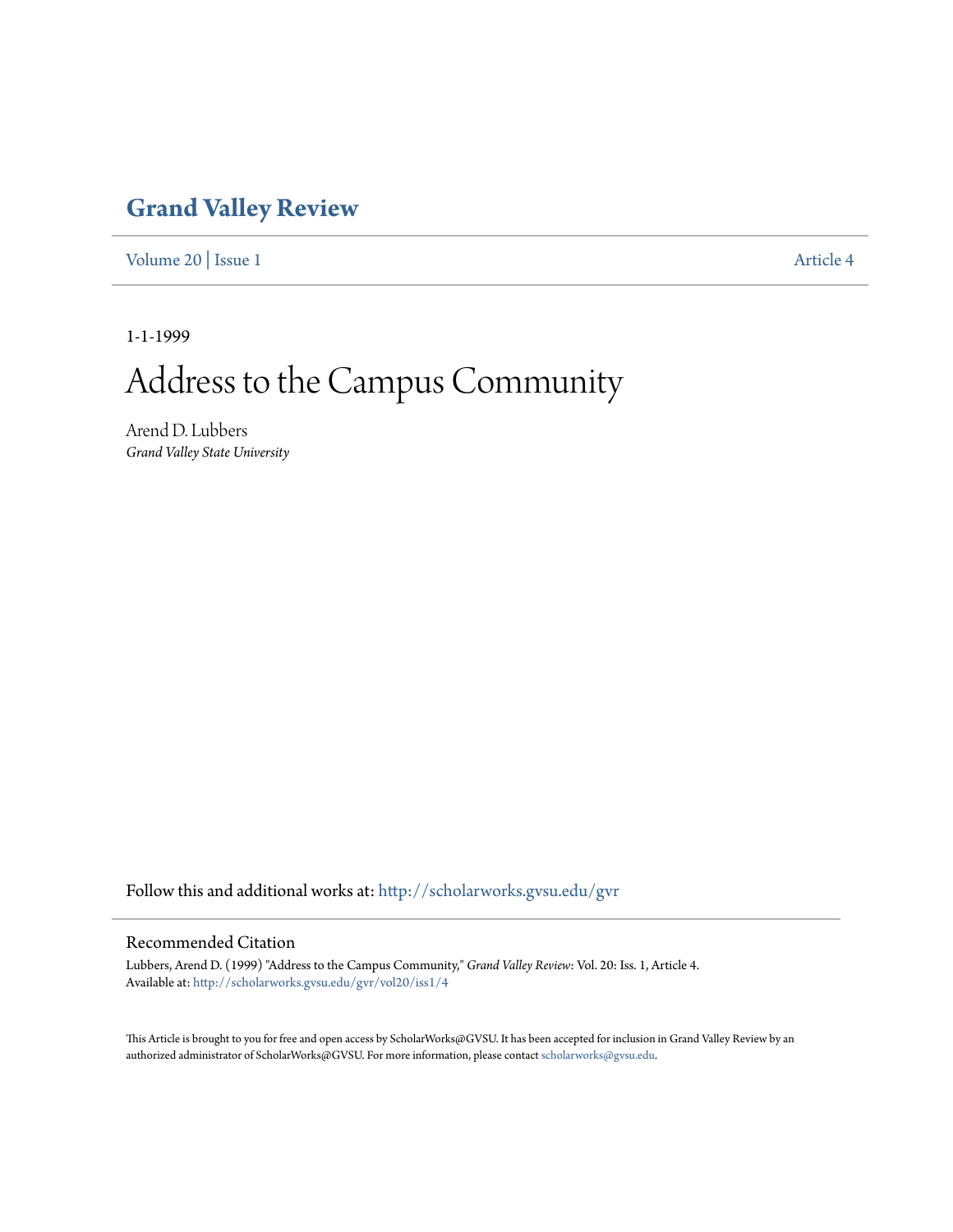## **Address to the Campus Community**

President Arend D. Lubbers *spoke to the University Community on Tuesday, October* 26, *1999, Cook-DeWitt Auditorium.* 

**A** friend of mine subscribed for me to a Washington commentary on both domes-<br>tic and foreign policy. Occasionally, the Washington commentary on both domeswriters refer to national polls and recently, the domestic policy guru referred to a poll on education. There was no great surprise, but I was impressed by the large number of Americans who are interested in and concerned for education. The major focus is on the failure of so many public school systems to teach their students fundamentals in reading, science, math, history, and geography. Though higher education claims slightly less attention, there is a concern that it will be affordable and that it will meet current needs, both in content and delivery.

Reading the report affected me personally. A new feeling carne over me about the importance of an educator's work. I have had that feeling before. I have intellectualized it over the years, but here again was the emotion of it: I have to keep the faith, my colleagues have to keep the faith, and my University has to keep the faith. Keeping the faith means recommitment to effective teaching and to a curriculum that is focused on the students as they move toward higher levels of intellectual development and professional competence. We must be aware that there can be a tendency in university departments to teach what professors enjoy even when the full range of enjoyment fails to cover the field adequately. In some fields change seems to be accelerating. Failure to keep up makes a department or school an anachronism and the University has a responsibility to help the faculty remain current. In discussions with faculty during departmental meetings, I was told how difficult it was to find time together or individually to accomplish cur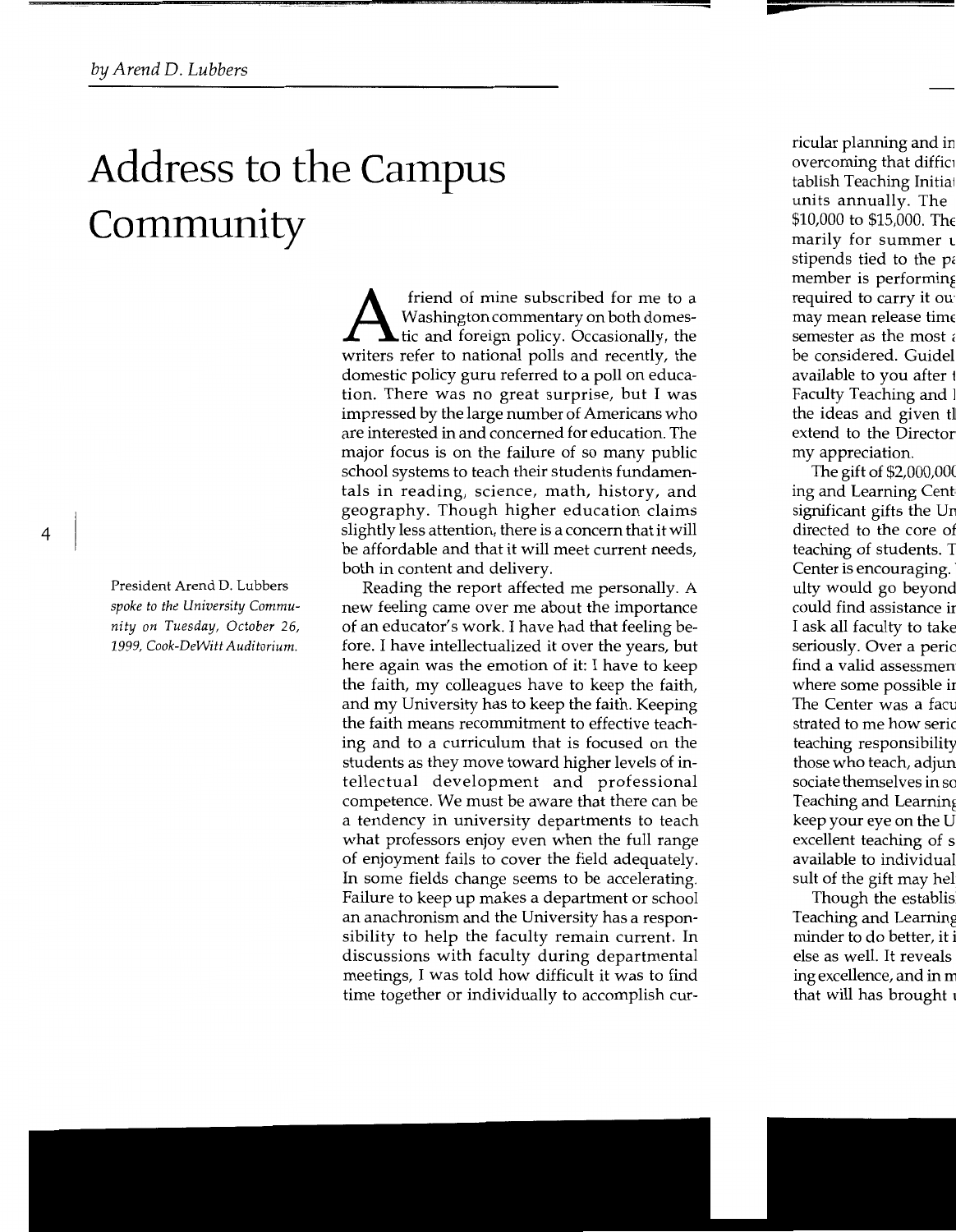ricular planning and implementation. To assist in overcoming that difficulty the University will establish Teaching Initiative Awards for up to four units annually. The awards will range from \$10,000 to \$15,000. The awards are intended primarily for summer use, with the size of the stipends tied to the particular task each faculty member is performing and the amount of time required to carry it out. If the nature of a project may mean release time during the Fall or Winter semester as the most appropriate time, that can be considered. Guidelines for these awards are available to you after the Convocation. The Pew Faculty Teaching and Learning Center has taken the ideas and given them substance. For that I extend to the Director and all who assisted her my appreciation.

The gift of \$2,000,000 to the Pew Faculty Teaching and Learning Center may be one of the most significant gifts the University has received. It is directed to the core of our being, the improved teaching of students. The faculty response to the Center is encouraging. Yet, we as a University faculty would go beyond human nature if all who could find assistance in the Center had sought it. I ask all faculty to take your student evaluations seriously. Over a period of time I think you will find a valid assessment of what you do well and where some possible improvement can be made. The Center was a faculty initiative and demonstrated to me how serious faculty leaders take the teaching responsibility of the Faculty. I urge all those who teach, adjunct professors as well, to associate themselves in some way to the Pew Faculty Teaching and Learning Center. By doing so, you keep your eye on the University's primary targetexcellent teaching of students. The grants made available to individual Faculty members as a result of the gift may help professors do that.

Though the establishment of the Pew Faculty Teaching and Learning Center is a help and a reminder to do better, it is a reflection of something else as well. It reveals the Faculty will for teaching excellence, and in many areas of the University that will has brought us a degree of recognition

as an institution of quality. We are marching in the right direction, and I commend the faculty for their emerging good reputation.

Recently, I met with faculty from more than one department who work in molecular biology, chemistry and genetics. They agreed for an hour to inform this administrator, limited in his knowledge of science but intrigued by what he had read, about their rapidly changing field. I was impressed again, as I have been whenever I visit with faculty, how many excellent active scholars we have. I saw again how significant research activities enhance a professor's teaching and her or his relation-<br>ship with students. My faith in our faculty is high.

With changes and growth come distractions that tend to claim our attention and can, if we are not careful, keep us from our primary teaching goal. They are distractions, however, with which we must deal. All who have been on the west bank of the Grand River in downtown Grand Rapids watching the creation of the DeVos Center know that our University will change when faculty, staff, and students begin to occupy it. Combined with the Eberhard Center and the new Secchia Hall apartments for students, ou downtown buildings take on the appearance of a campus in its own right. As faculty and staff, we must strive to keep a single University in mind, loyalty, and structure.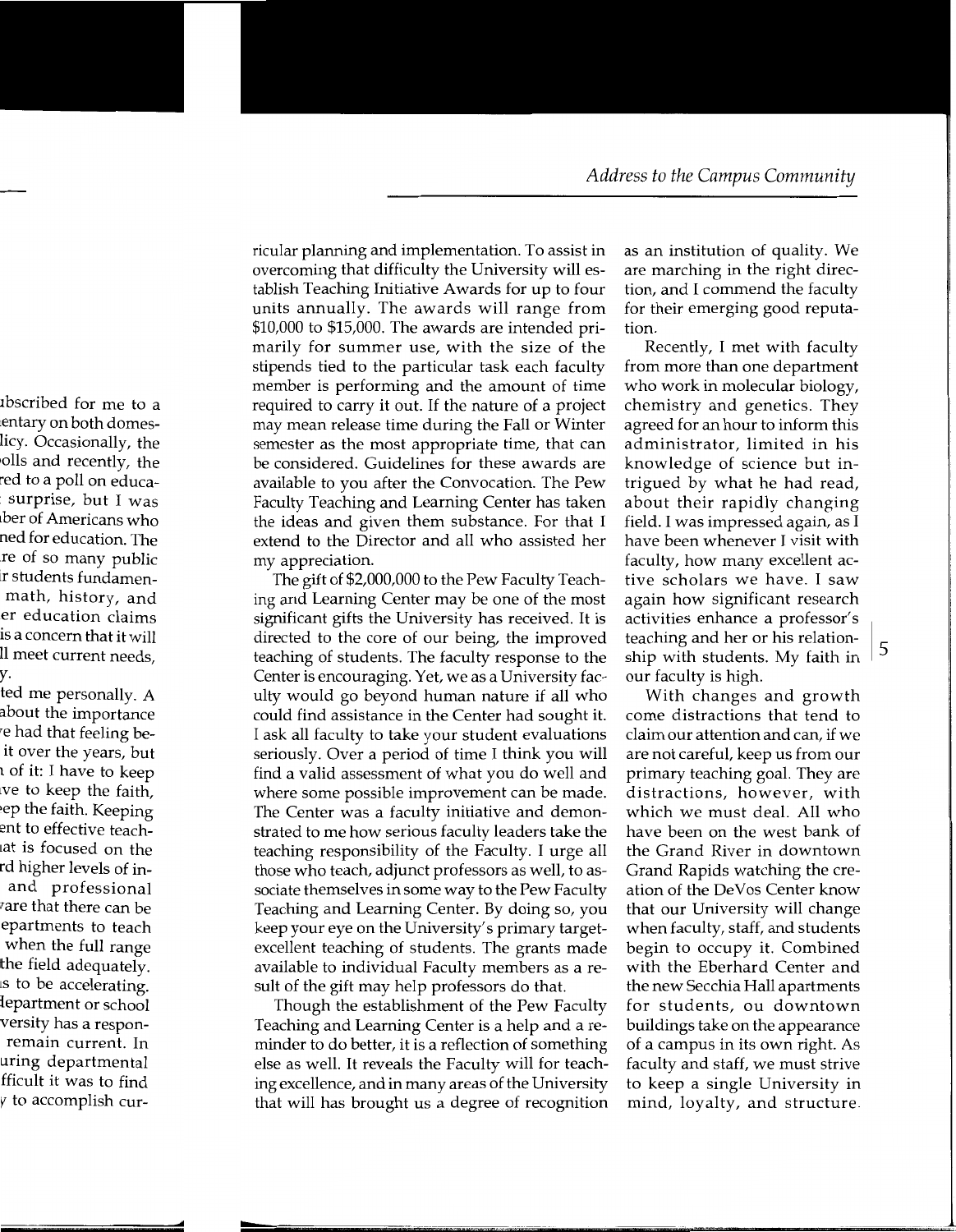What courses to offer downtown and what programs should have their primary office there may be easier issues than access and parking due to the two-year closure of the S-curve. To feel helpless in the path of a government juggernaut is the most helpless of feelings. The proposed S-curve solution may not be the best, but it is the one we are going to get. I am asking my Executive Assistant, Jean Enright, to form a committee, consulting with governance and others she believes appropriate, to cope with immediate and long-range non-academic issues engendered by the move into the DeVos Center. For the immediate future I see the Committee as a "trouble shooter" group, identifying problems and proposing solutions. I think most of us will take pride in this intriguely designed building. It will add excitement to our University for a time, but the highway woes will add to the usual tensions that come with a major addition and shift. I hope there is enough good will and management skill to see us through the next two years.

As moving day approaches, the Provost and his staff will work toward the academic decisions and the logistical decisions that undergird them. This should be a great building for the students of Grand Valley and for those of us who serve them in it. We expect to begin moving the first of May and complete the process in August. Faculty gov-

ernance groups, departments, and schools should be in constant dialogue with the Provost and his designees as we examine ways to make the new building work in the best interests of the University. The work of the University, I believe, will require some departments, schools and individuals to have lives in both places. This will take some sorting out and experimentation. To those who ask, as was asked when the Eberhard Center was under construction, "What will the new building do to Allendale?", I can answer that it will add to the luster of the University and thus enhance life at Allendale, where many students will come and remain for their entire collegiate education at Grand Valley. In the meantime, for those who will move between campuses for their instruction, new and improved transportation is under consideration, a consideration that will involve student recommendations.

Another important distraction of my own making is consideration of academic and administrative reorganization of the University. The Provost's and my tenure in our present jobs is not long, but it will be long enough for a reorganization if there is a will for it. We come to you because we believe there are some inevitabilities that might better be managed while the faculty and staff are dealing with a president and provost they know well. There are three administrative moves that are in the works or should be considered. First, Joyce Hecht, the Director of Development, wants to reduce her load considerably. She and her staff have served this institution better than most realize. Joyce, with my assistance, has raised private funds. Matt McLogan, with my assistance, has worked with the Governor's office and the legislators for legislative appropriations, reaching such long sought-after objectives as floor funding. Matt McLogan has also worked on private fund-raising projects. Lansing, Washington, and our Public Broadcasting needs, as digital requirements descend upon us, will claim all of his time in the future. You might call the Development Office with Joyce and me as the personal askers a "Mom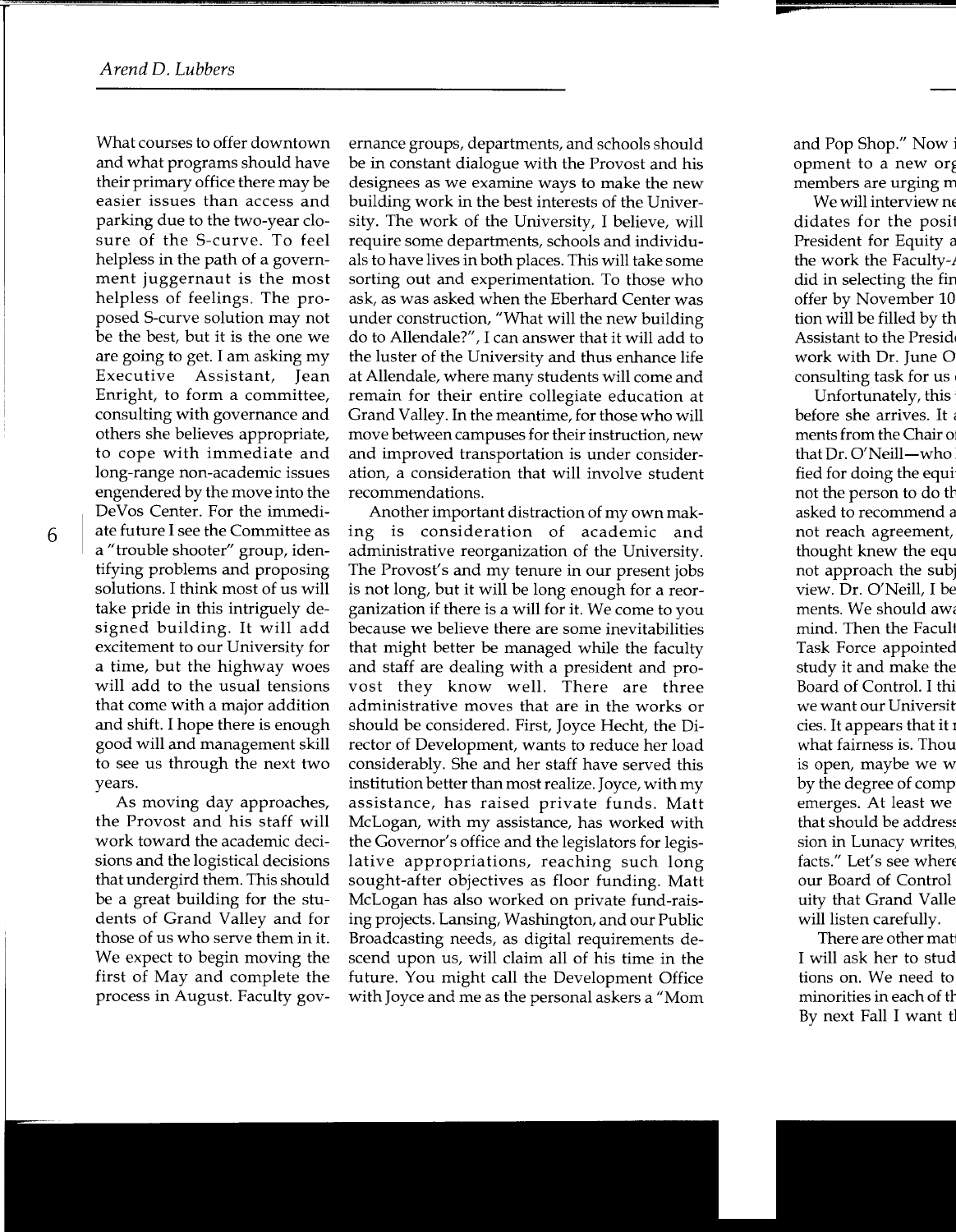and Pop Shop." Now is the time to move Development to a new organizational level. Board members are urging me to get moving, and I am.

We will interview next week the final three candidates for the position of Assistant to the President for Equity and Planning. I appreciate the work the Faculty-Administrative Committee did in selecting the finalists. I expect to make an offer by November 10 in the hope that the position will be filled by the first of the year. The new Assistant to the President will immediately begin work with Dr. June O'Neill, who has begun her consulting task for us on salary equity issues.

Unfortunately, this task has built in difficulties before she arrives. It appears from recent statements from the Chair of the Women's Commission that Dr. O'Neill-who I believe is eminently qualified for doing the equity work-in her opinion, is not the person to do the job. Since the task force I asked to recommend an outside consultant could not reach agreement, I searched for someone I thought knew the equity salary field and would not approach the subject with a biased point of view. Dr. O'Neill, I believe, meets those requirements. We should await her report with an open mind. Then the Faculty Task Force and the A/P Task Force appointed to receive her report can study it and make their recommendations to the Board of Control. I think all of us are agreed that we want our University to be fair in its salary policies. It appears that it may be difficult to agree on what fairness is. Though the door to controversy is open, maybe we will be pleasantly surprised by the degree of compromise and acceptance that emerges. At least we are dealing with a subject that should be addressed. Balzac in The Commission in Lunacy writes, "Equity is the outcome of facts." Let's see where the facts lead. Ultimately, our Board of Control will decide the path to equity that Grand Valley will follow. I know they will listen carefully.

There are other matters relating to diversity that I will ask her to study and make recommendations on. We need to set goals for the hiring of minorities in each of the schools and departments. By next Fall I want those goals established and supported, and a plan for their implementation drawn up. While these immediate tasks are undertaken, I will ask the new Assistant to the President to become acquainted with the people on the campus as she prepares to assist the campus with the formation of a University-wide plan. Though there will be an administrative transition before all the objectives are met, it is time to begin planning. We have achieved many objectives and it is time for the University to chart the next course.

The more traditional University administration has a Vice President for Student Affairs who reports to the President. Here our chief student affairs of-Fiere our chief student arranged-<br>ficer reports to the Provost. We have reached a size where I believe the demands on the Provost's office suggest that we move to the traditional reporting structure.

Earlier this semester the Provost and I met with the Executive Committee of the Senate and a Committee in the Social Studies Division for the selection of a new Dean. With a vacancy in that position, we thought it was a good time to consider our academic reorganization. Is this the time to create a Liberal Arts College or School within our University? The best time to raise that question is when there is a vacancy in a Dean's position in a Division that will contribute to the organization of such a college or school. I also have been directly approached by representatives of the School of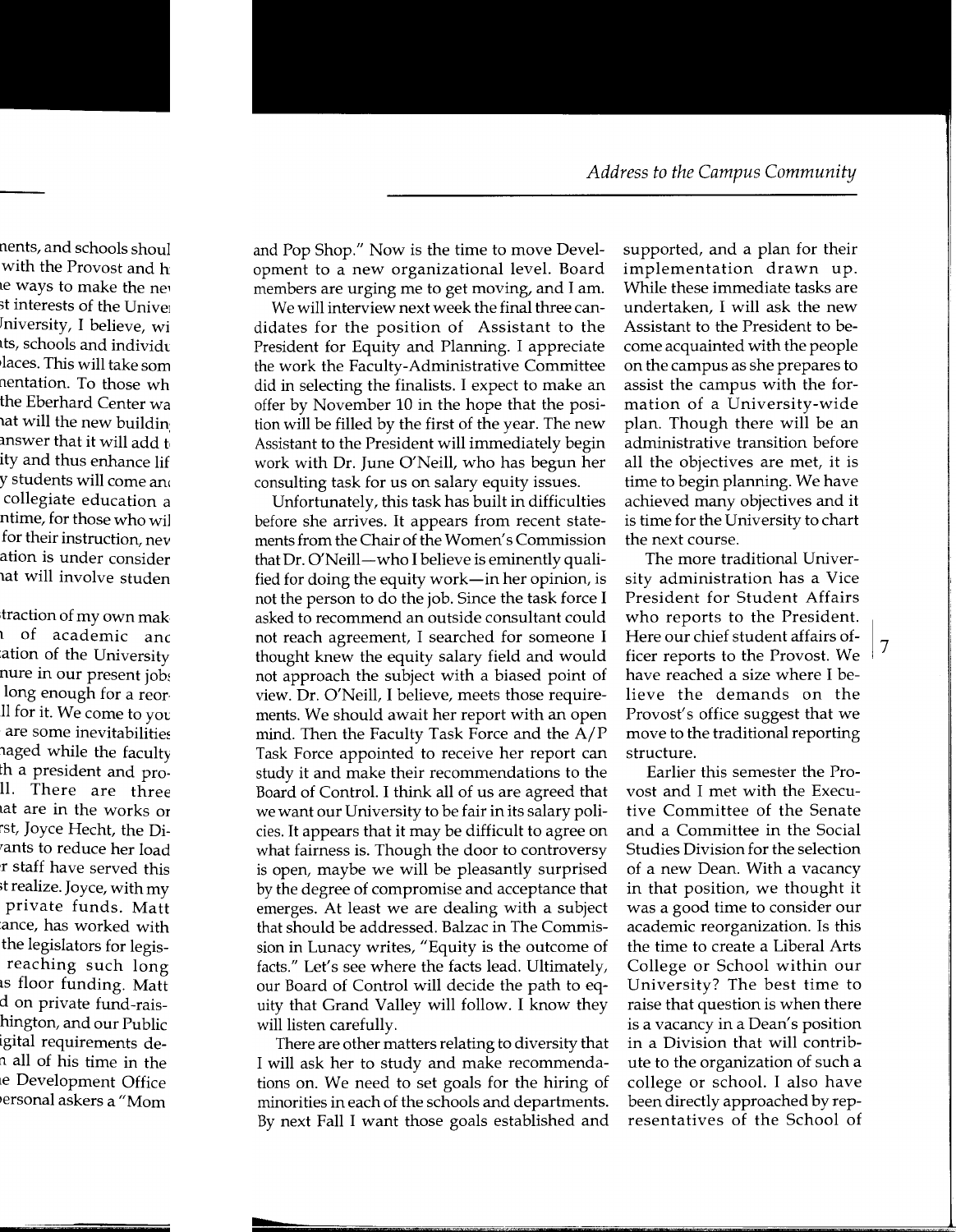Communications, from Music and Art, and from disciplines in the Health Sciences for consideration of the establishment of independent schools. The time seemed right to look at our academic organization, and the Provost and I are ready to work with the Faculty on the matter. From actions taken by the Executive Committee of the Senate, there is interest.

The Provost and the Chair of the Faculty Senate have appointed and will serve on a Task Force to set the parameters for academic reorganization, examine the proposals that come to them, and make recommendations to the Faculty Senate for reorganization.

For the past decade "construction" may be a word that describes our common life. We never seem to satisfy the appetite to enclose space. What we have done fits our mission, but there is always more space needed to fulfill the mission we have accepted for our University. In the past few years we have moved vigorously to make Allendale more completely a residential campus by adding more than five hundred beds a year. While adding to the numbers, we have paid more attention to academic themes in our ousing plan: Language houses, Honors Program Living Centers, and now the Calder Residence for Art students. This year we paused in housing construction to see how well we had planned. After observing this Fall, we have concluded that we should build again. Allendale should have at least 5,000 spaces. To date we have 3,168. Academic themes and students' advice will continue to influence the kind of housing we build.

But students need more than housing. The Student Senate has called to our attention the shortage of space for student activities and services usually provided in a Student Union. We have been working with them to finance and to plan for additional space to the Kirkhof Center. I hope we can begin construction in 2000. Those members of the faculty and staff who never or rarely enter or use the Fieldhouse should wander over for a viewing. If you are over forty, you may be surprised by the number of students engaged in wellness activities and recreational sports. I understand the number of centenarians increases steadily in our nation. What's happening in the wellness centers and the gyms of the country will add to the increase. As good as our facilities are, there is a need for more, and I believe we should add a recreational building to the list we are making for the next private fundraising drive.

For our students who are parents, we would like to add to our child care center. I think we have one of the finest facilities for children, but we do not provide infant care. We are making plans to add that service as soon as financing can be arranged. I am sure all members of our community who have infants or who anticipate having them in the future will welcome this development.

When we scrutinize the academic space at Allendale it becomes apparent that much of what we have is good, but there are still legitimate needs. The School of Communications, offering a curriculum sought after by many students, is one of the academic units with requests for space that cannot be ignored. There are others, and offices for faculty and staff are on the list.

There is no State money in the pipe line for Allendale academic buildings presently, but in the past our University has benefited when we plan ahead. We should plan for the time when there is an opportunity for a capital outlay bill to finance a building at Allendale. Our model is the Padnos,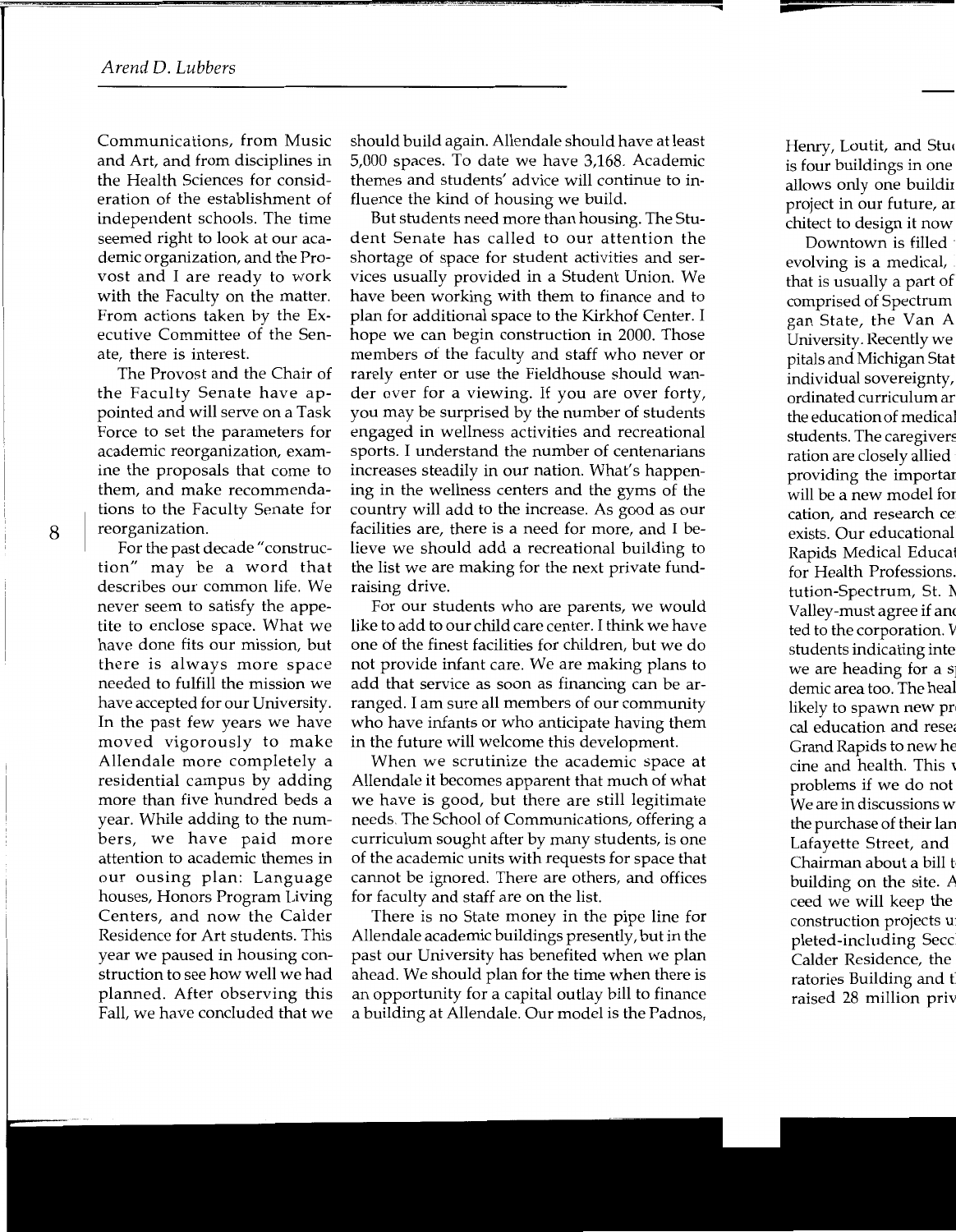Henry, Loutit, and Student Services Building. It is four buildings in one because the State usually allows only one building at a time. I see a large project in our future, and we should find the architect to design it now. We want to be ready.

Downtown is filled with excitement. What is evolving is a medical, health professions center that is usually a part of one university. Here it is comprised of Spectrum Health, St. Mary's, Michigan State, the Van Andel Institute, and our University. Recently we agreed to join the two hospitals and Michigan State, each surrendering some individual sovereignty, to offer one complete, coordinated curriculum and internship programs for the education of medical and all health professions students. The caregivers and educators in collaboration are closely allied to the Van Andel Institute providing the important research capacity. This will be a new model for a major health care, education, and research center unlike anything that exists. Our educational structure is called Grand Rapids Medical Education and Research Center for Health Professions. Each participating institution-Spectrum, St. Mary's, MSU and Grand Valley-must agree if another full partner is admitted to the corporation. With 20 percent of our new students indicating interest in a health profession, we are heading for a space problem in this academic area too. The health professions area is most likely to spawn new programs as this new medical education and research center begins to take Grand Rapids to new heights in the world of medicine and health. This will compound our space problems if we do not anticipate and plan now. We are in discussions with Spectrum Health about the purchase of their land at Michigan A venue and Lafayette Street, and with the Capital Outlay Chairman about a bill to authorize planning for a building on the site. As these negotiations proceed we will keep the University informed. For construction projects underway or recently completed-including Secchia Hall apartments, the Calder Residence, the Keller Engineering Laboratories Building and the DeVos Center-we have raised 28 million private dollars and received \$37,500,000 in State appropriations. That has been a time-consuming task. Yet there are other matters to consider besides our primary mission of teaching, research, major constructions projects and the programs related to them.

1) A few years ago we raised our standards for admission. At that time our freshman academic profile improved and we have maintained that higher level. Many excellent students come to us, but we want more. In my view there are several questions we must ask ourselves. How do the best students perceive our academic quality, and no matter what that perception, how can we improve it? Is our recruit-  $\vert 9 \rangle$ ment program for good students the best it can be? Are our scholarship offerings adequate to compete for the best students? Are our academic programs attractive and challenging enough to attract and keep the best students here and keep them growing intellectually? We have an Honors Program with what seems to me exciting courses. Should we expand that program? Should we have an honors college or school? Would that be attractive to more good students? Let's make a serious effort to answer these questions.

2) Our percentage of minority students has not changed much in the past several years. With our rapid growth as a University, that may not be unusual. Perceptions are important in this population as they are every-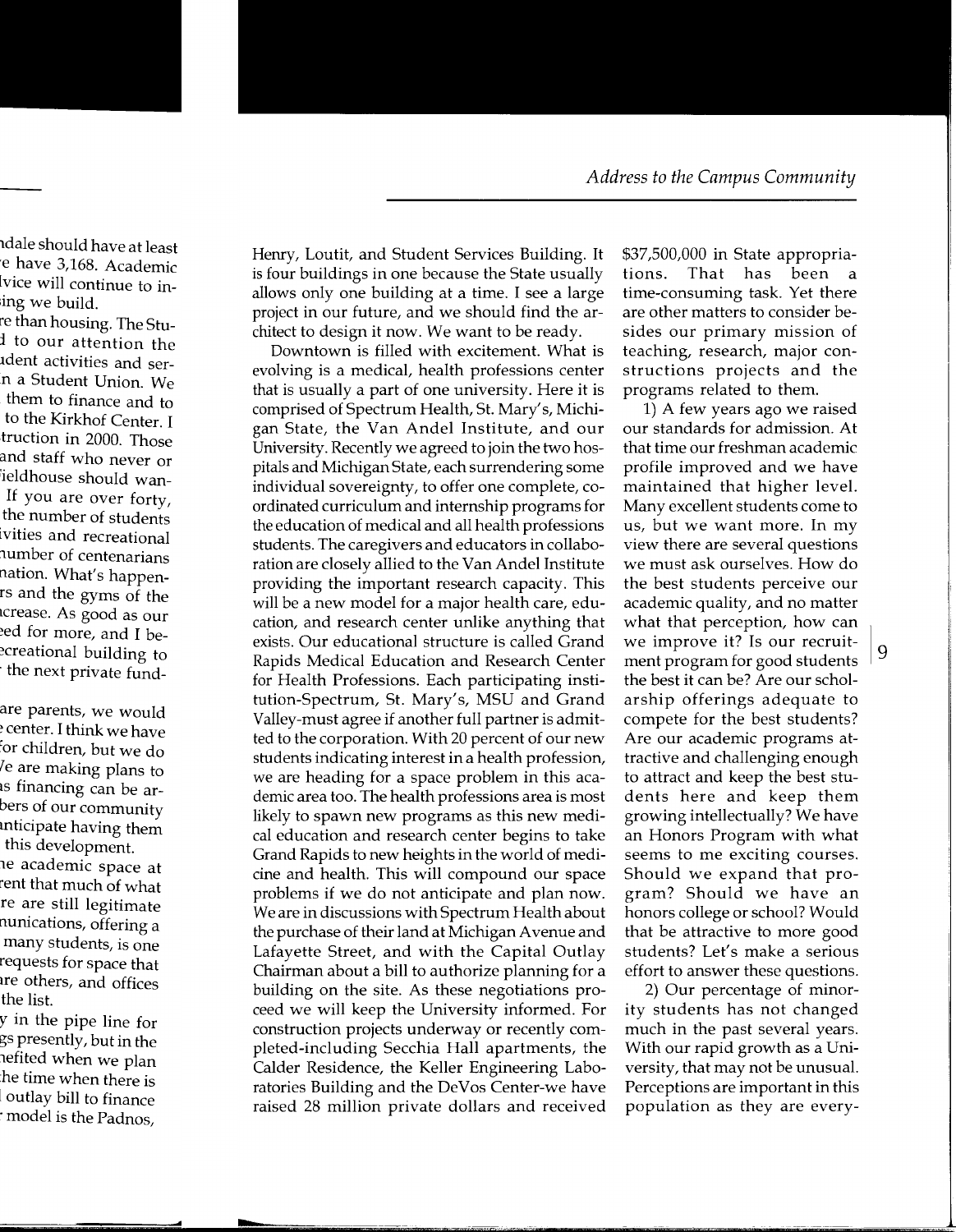where, and most minority students are first generation college students. The big name universities are aided by the media in claiming the consciousness of this group, and those universities are active recruiters of minorities. They have more money and more air and print time. Those are our disadvantages. Our advantages are a more human scale of life and a friendlier academic climate. Can we use those advantages to raise the percentage of minority students? I am asking the Dean of Student Affairs and the Dean for Multicultural Affairs to form a task force to analyze what we do right and what we do wrong in attracting minority students, and to suggest ways we can become more attractive to them.

3) For a long time schools and departments at our University have offered graduate programs. As I contemplate the future for this growing and dynamic west Michigan region, I see the demand for graduate education increasing. Employed people will want more education, and employers will seek educated, skilled people over a wide spectrum of vocations. Generally, our emphasis on undergraduate teaching-an emphasis that should always characterize our University-keeps our focus there. We must now pay more attention to our graduate programs without altering our undergraduate teaching mission. This should be a consideration in our master plan, but we should implement some changes sooner than a plan can be formulated. We must be more aggressive in our recruitment: that can begin immediately. We need the analysis of the area and its future graduate school requirements: that can be part of a plan. We need University-wide graduate education standards and development of funds for graduate professors' projects and research: that will require the appointment of a Dean for Graduate Education and consideration in our reorganization discussions. There are many universities who see the Grand Rapids area as a higher education prize, and they are going for it. I have been explaining for years that this part of west Michigan needs a fully developed indigenous university. No higher education brought in from a university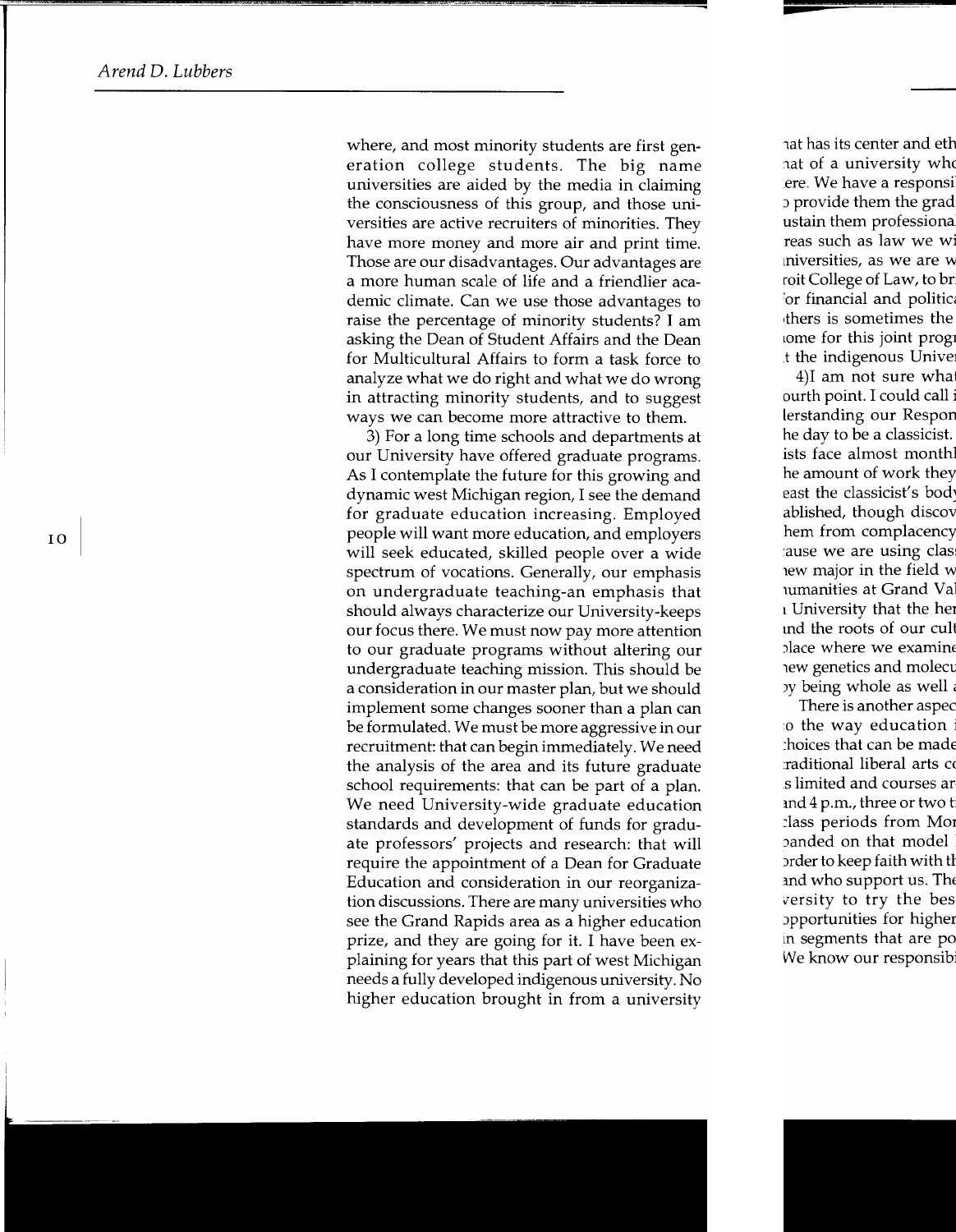that has its center and ethos elsewhere can match that of a university whose center and ethos is here. We have a responsibility to the people here to provide them the graduate education that will sustain them professionally and intellectually. In areas such as law we will cooperate with other universities, as we are with Michigan State-Detroit College of Law, to bring an opportunity here. For financial and political reasons, joining with others is sometimes the only way. At least the home for this joint program in Grand Rapids is at the indigenous University.

4)I am not sure what label to place on this fourth point. I could call it "Keeping Up" or "Understanding our Responsibility." Maybe this is the day to be a classicist. With the changes scientists face almost monthly I have sympathy for the amount of work they must do to keep up. At least the classicist's body of basic sources is established, though discoveries and theories keep them from complacency. I mention classics because we are using classics to keep up. With a new major in the field we add to the richness of humanities at Grand Valley. We demonstrate as a University that the heritage of our civilization and the roots of our culture belong at this same place where we examine the implications of the new genetics and molecular biology. We keep up by being whole as well as current.

There is another aspect to keeping up. It relates to the way education is provided. There are choices that can be made. There is a place for the traditional liberal arts college where enrollment is limited and courses are offered between 9 a.m. and 4 p.m., three or two times a week in 50 minute class periods from Monday to Friday. We expanded on that model long ago. We had to in order to keep faith with the people whom we serve and who support us. They expect their State University to try the best it can to offer them opportunities for higher education at times and in segments that are possible for them. We try. We know our responsibility.

With new technologies adding to the ways knowledge can be disseminated and discussed, where and when will teaching take place in the future? My daughter, who is an elementary teacher with a husband and two children, decided to take a Master's Degree. The only time she has is on the weekends. With her computer and the commitment of a Saturday and a Sunday a couple of times a month, she can reach her objective. For her it was the only way. With courses on the Internet, will universities become degree brokers? Non-traditional times and non-traditional teaching methods are a part of the future and, I believe, part of  $\frac{1}{1}$  the suc-  $\frac{1}{1}$  I cessful survival of a state University. As a community we must be alert to what we have to do to serve and compete. At times we must move quickly in the University's best interest.

I don't believe the traditional campus will become obsolete. I don't think the old way of organizing teaching and courses will disappear. To compete and serve we have to provide a variety of delivery systems including the traditional. It is important for us to begin examining how we will accommodate the "brave new world." This topic we can deal with in a planning process, but our new downtown facilities may require discussions and decisions on aspects of new ways to offer our programs during this year. The weekend college concept brought out some negative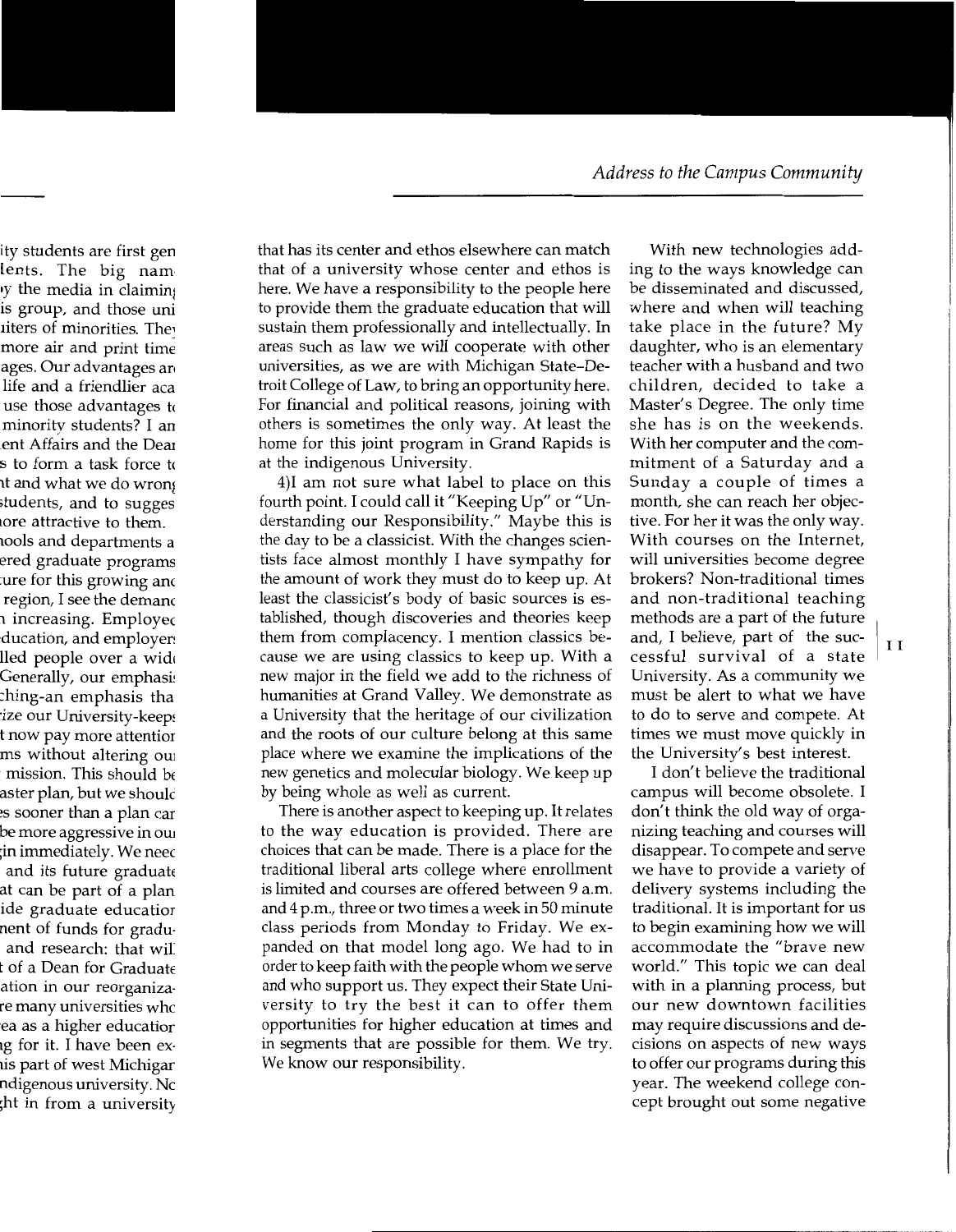response. Perhaps the idea came upon us too rapidly, but the accommodation to non-traditional students' life that a weekend college provides is something we as a faculty and academic administration should consider. Scheduling, compensation, and amount of time committed are all legitimate faculty concerns in the discussion of offering courses and programs on weekends. There is a precedent at Grand Valley. Professor Cross and others in the School of Education offered a program for school administrators. In our discussions we can draw on their experience.

As we look at the new ways to offer our curriculum to students, many at the University should be involved in the process. Our process for decision making on curriculum content and program establishment works well in my estimation. The same or a similar process can work for determining the variety of ways to deliver our curriculum.

Cicero wrote "Old age is by nature rather talkative." I have been talking at you for a rather long time, and it is time to formulate a concluding section to this address. "To be seventy years young is sometimes far more cheerful than to be forty years old," said Oliver Wendell Holmes. Though I am only approaching seventy with just less than two years to go to reach that venerable moment, I can attest to the cheerfulness of this stage of life. I am aware also that there is talk about my retirement. For some that inevitable date will be a relief, for others its contemplation brings concern, and perhaps in some both feelings combine. I suggest you all hope that the change of leadership will be accompanied by new, exciting perceptions and ideas, and the vigor that usually sweeps in with a new leader. This University community has reason for hope when the inevitable happens for two reasons. First, the University Board of Control is comprised of highly capable people, people with wide experience in public life and some who have been involved in the selection of leaders. I know they will work effectively with faculty, staff, students, alumni, and community representatives when it is time to choose a new leader. Second, all of you have participated in building a University of strength and good academic quality. In addition to being proud of yourselves for your accomplishment, you should realize that what you have done has the sustaining qualities that transcend presidential leadership. It cannot be undone for many years by anyone or any group who will come here or who is here now. As Franklin Roosevelt said, "There is nothing to fear but fear itself." You deserve to be confident. Be confident.

By an overwhelming majority, you are people of good will and it is important to let that good will dominate when the guard changes. I can best illustrate what I mean by harking back to my selection as President of Grand Valley. Here was a new state institution whose first president had been a distinguished professor at the state's oldest internationally known major university. To succeed him the Board of Control voted in a president from a church-related college, Dutch Calvinist, without a Ph.D. I am not offended to think that the profile was unappealing to a segment of the faculty and staff. It is more important that the person has the qualities to lead than where those qualities matured. Bringing a determination to keep the good of the whole University foremost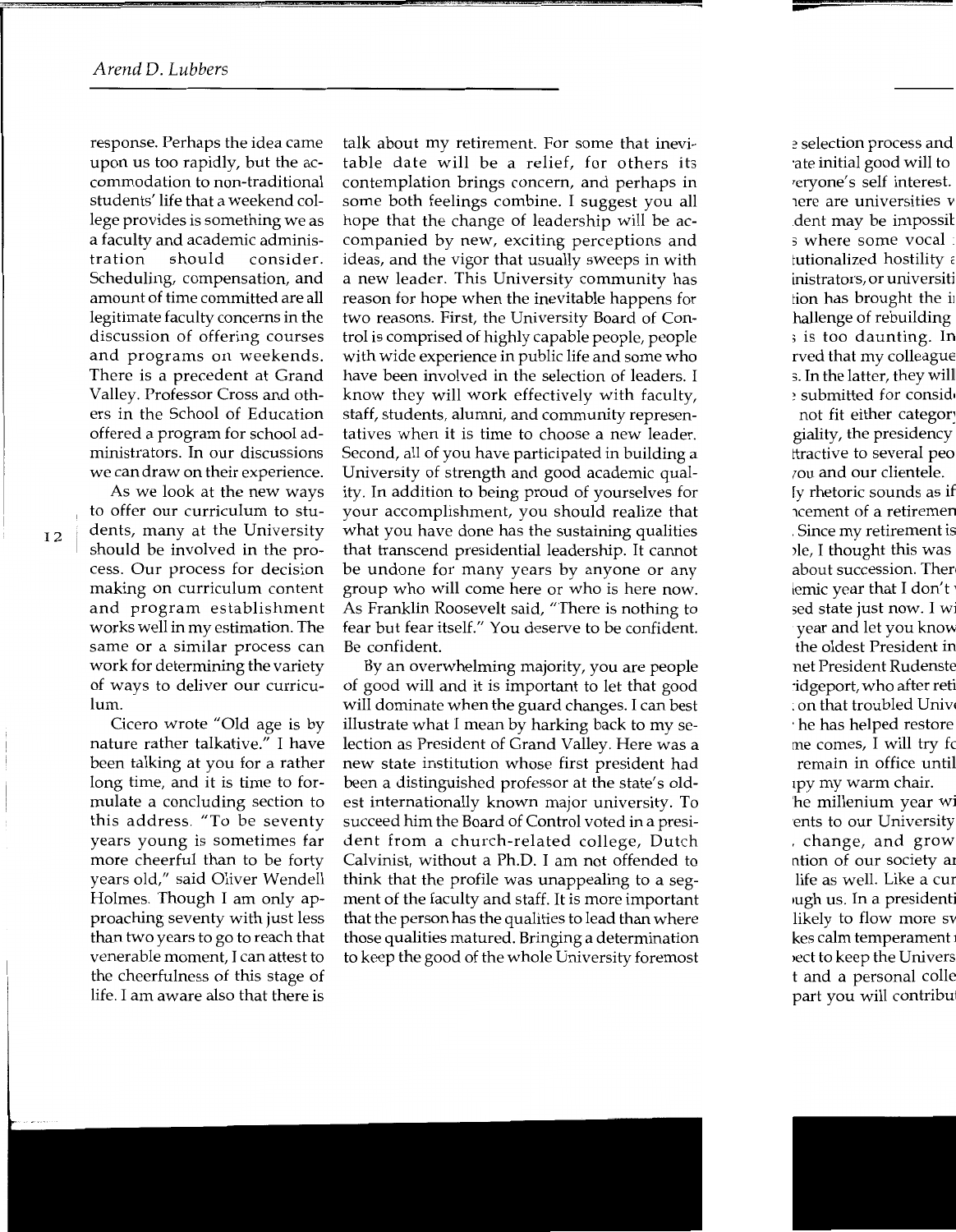in the selection process and a willingness to demonstrate initial good will to the one chosen will be in everyone's self interest.

There are universities where finding a good president may be impossible. These are universities where some vocal faculty leaders have institutionalized hostility and mistrust towards administrators, or universities where inept administration has brought the institution so low that the challenge of rebuilding relationships and systems is too daunting. In the former, I have observed that my colleagues want out after a few years. In the latter, they will not allow their names to be submitted for consideration. Grand Valley does not fit either category. If we maintain our collegiality, the presidency of our University will be attractive to several people capable of satisfying you and our clientele.

My rhetoric sounds as if it is leading to an announcement of a retirement date. That is not the case. Since my retirement is on the minds of some people, I thought this was a good time for me to talk about succession. There is so much to do this academic year that I don't want to deal with that blessed state just now. I will consider the matter next year and let you know my plans. I thought I was the oldest President in the United States until I met President Rudenstein from the University of Bridgeport, who after retiring from Florida State took on that troubled University. Now in his 76th year he has helped restore peace. When the time for me comes, I will try for a smooth transition and remain in office until a new President can occupy my warm chair.

The millenium year will bring many strong currents to our University. Matters of race, gender, change, and growth that capture the attention of our society are part of our University life as well. Like a current, they flow in and through us. In a presidential election year things are likely to flow more swiftly and powerfully. It takes calm temperament mixed with civility and respect to keep the University on course. As President and a personal colleague, I thank you for the part you will contribute to the improvement